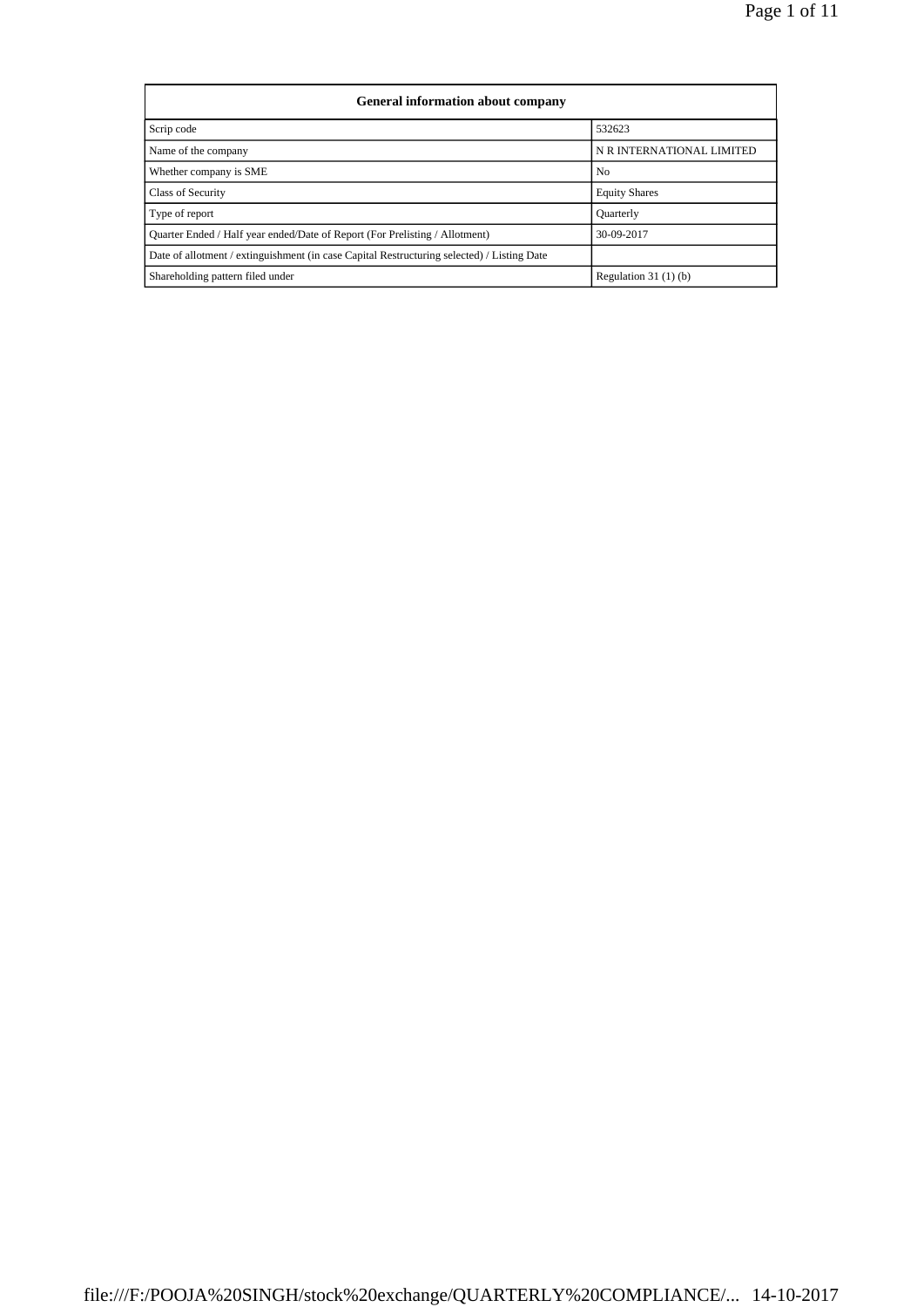| Sr. No. | <b>Particular</b>                                                                      | Yes/No         |
|---------|----------------------------------------------------------------------------------------|----------------|
|         | Whether the Listed Entity has issued any partly paid up shares?                        | N <sub>0</sub> |
|         | Whether the Listed Entity has issued any Convertible Securities?                       | N <sub>0</sub> |
|         | Whether the Listed Entity has issued any Warrants?                                     | N <sub>0</sub> |
|         | Whether the Listed Entity has any shares against which depository receipts are issued? | N <sub>0</sub> |
|         | Whether the Listed Entity has any shares in locked-in?                                 | N <sub>0</sub> |
|         | Whether any shares held by promoters are pledge or otherwise encumbered?               | N <sub>0</sub> |
|         | Whether company has equity shares with differential voting rights?                     | N <sub>0</sub> |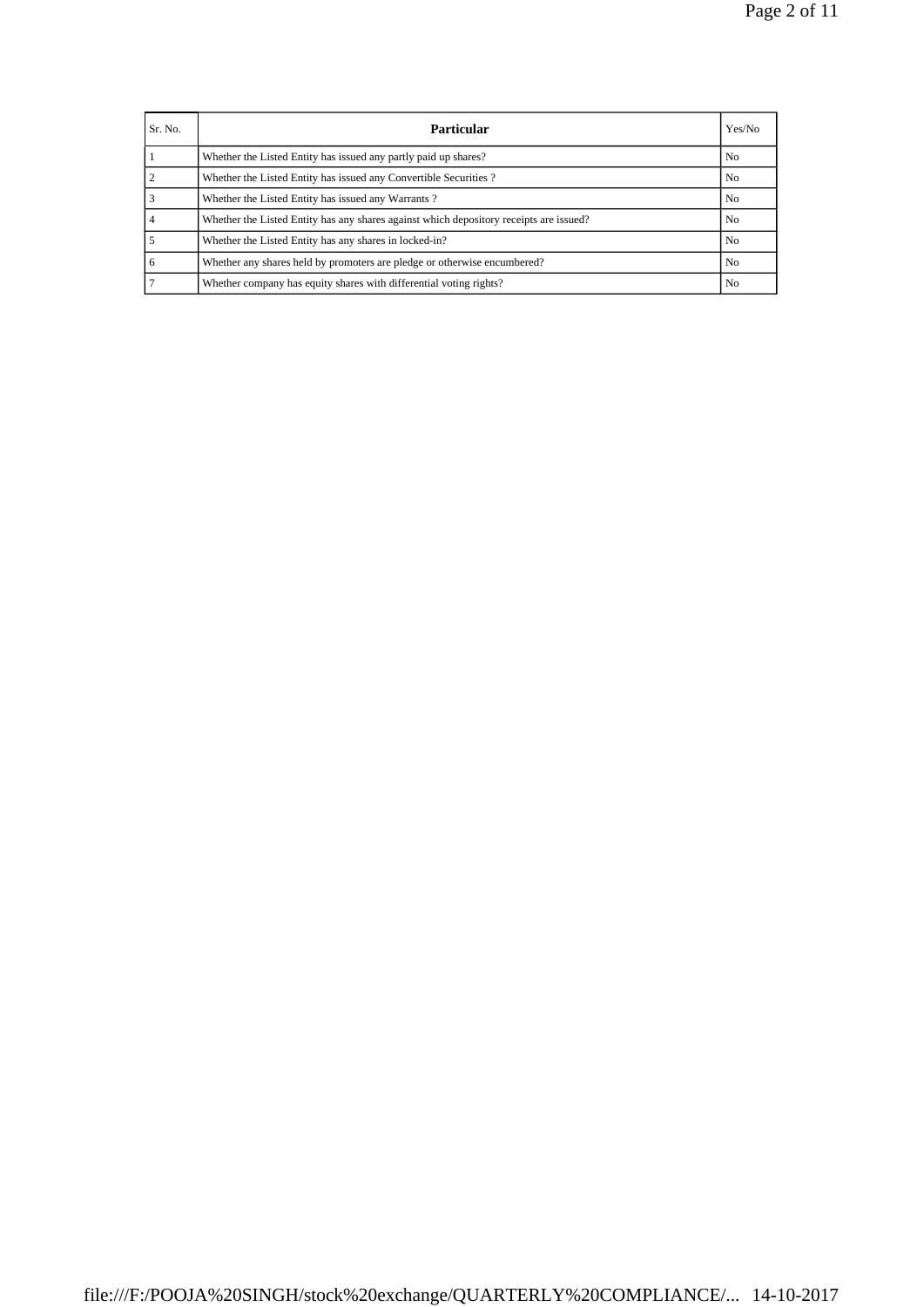| <b>Table I - Summary Statement holding of specified securities</b> |                                                |                         |                         |                                           |                          |                                                                |                                                                                                                            |                                                                  |               |              |                     |
|--------------------------------------------------------------------|------------------------------------------------|-------------------------|-------------------------|-------------------------------------------|--------------------------|----------------------------------------------------------------|----------------------------------------------------------------------------------------------------------------------------|------------------------------------------------------------------|---------------|--------------|---------------------|
| Category<br>(1)                                                    |                                                |                         | No. of                  | No. Of<br>Partly<br>paid-<br>up<br>equity | No. Of<br>shares         | Total nos.<br>shares<br>held (VII)<br>$= (IV) +$<br>$(V)+(VI)$ | Shareholding<br>as a % of total<br>no. of shares<br>(calculated as<br>per SCRR,<br>1957) (VIII) As<br>a % of<br>$(A+B+C2)$ | Number of Voting Rights held in each<br>class of securities (IX) |               |              |                     |
|                                                                    | Category of<br>shareholder                     | Nos. Of<br>shareholders | fully paid<br>up equity |                                           | underlying<br>Depository |                                                                |                                                                                                                            | No of Voting (XIV) Rights                                        |               |              | Total as a          |
|                                                                    | (II)                                           | (III)                   | shares<br>held $(IV)$   | shares<br>held<br>(V)                     | Receipts<br>(VI)         |                                                                |                                                                                                                            | Class eg:<br>X                                                   | Class<br>eg:y | Total        | $%$ of<br>$(A+B+C)$ |
| (A)                                                                | Promoter $\&$<br>Promoter<br>Group             | 8                       | 6525912                 |                                           |                          | 6525912                                                        | 61.14                                                                                                                      | 6525912                                                          |               | 6525912      | 61.14               |
| (B)                                                                | Public                                         | 4364                    | 4148483                 |                                           |                          | 4148483                                                        | 38.86                                                                                                                      | 4148483                                                          |               | 4148483      | 38.86               |
| (C)                                                                | <b>Non</b><br>Promoter-<br>Non Public          |                         |                         |                                           |                          |                                                                |                                                                                                                            |                                                                  |               |              |                     |
| (C1)                                                               | <b>Shares</b><br>underlying<br>DR <sub>S</sub> |                         |                         |                                           |                          |                                                                |                                                                                                                            |                                                                  |               |              |                     |
| (C2)                                                               | Shares held<br>by<br>Employee<br>Trusts        |                         |                         |                                           |                          |                                                                |                                                                                                                            |                                                                  |               |              |                     |
|                                                                    | Total                                          | 4372                    | 10674395                |                                           |                          | 10674395                                                       | 100                                                                                                                        | 10674395                                                         |               | 10674395 100 |                     |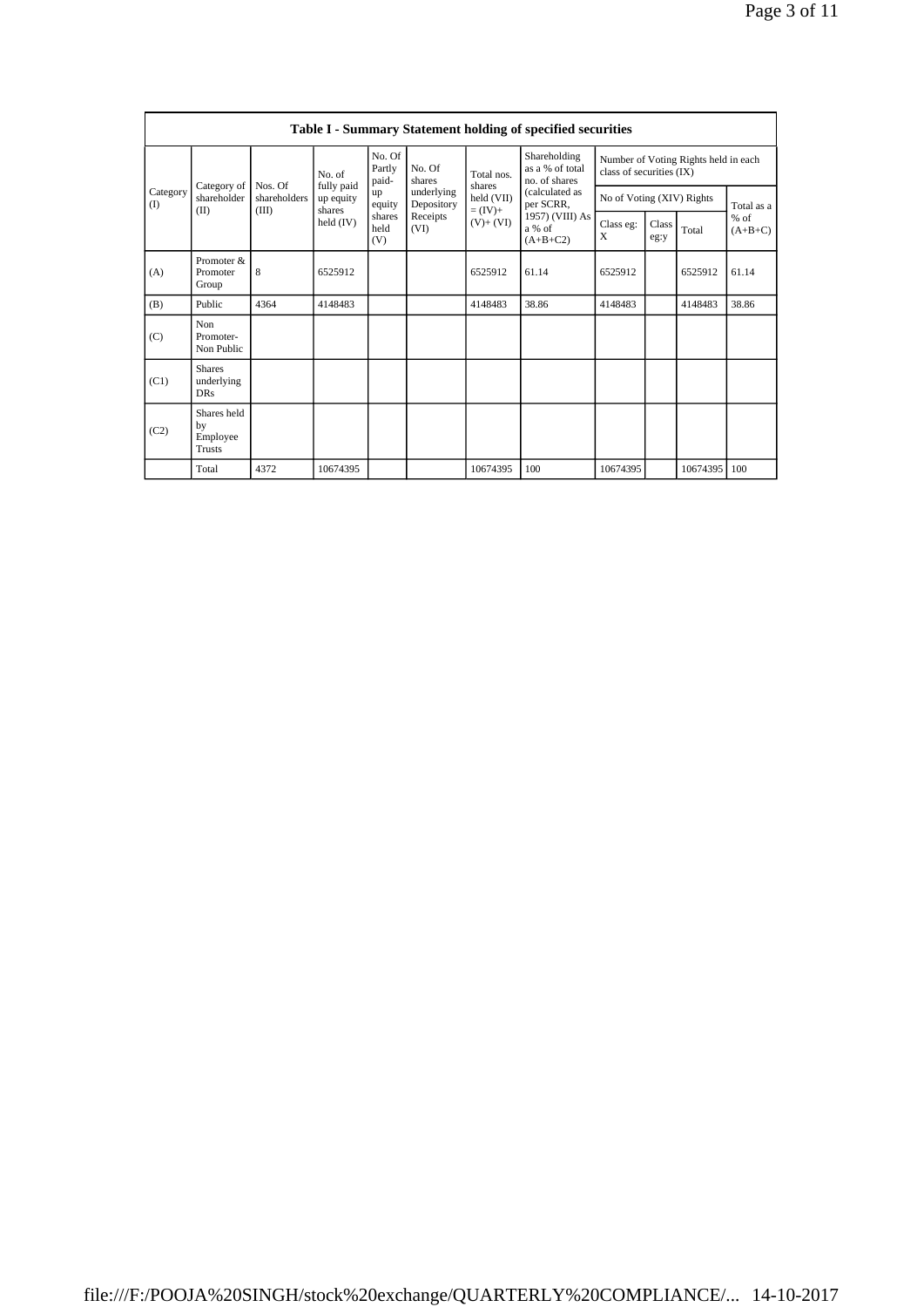| Table I - Summary Statement holding of specified securities |                                                |                                                                                         |                                       |                                                                                                               |                                                                                                            |                                        |                                                    |                                                                               |                                                |                                       |
|-------------------------------------------------------------|------------------------------------------------|-----------------------------------------------------------------------------------------|---------------------------------------|---------------------------------------------------------------------------------------------------------------|------------------------------------------------------------------------------------------------------------|----------------------------------------|----------------------------------------------------|-------------------------------------------------------------------------------|------------------------------------------------|---------------------------------------|
| Category<br>(1)                                             | Category of<br>shareholder<br>(II)             | No. Of<br><b>Shares</b><br>Underlying<br>Outstanding<br>convertible<br>securities $(X)$ | No. of<br><b>Shares</b><br>Underlying | No. Of Shares<br>Underlying<br>Outstanding<br>convertible<br>securities and<br>No. Of<br>Warrants (Xi)<br>(a) | Shareholding, as<br>a % assuming full<br>conversion of<br>convertible<br>securities (as a<br>percentage of | Number of<br>Locked in<br>shares (XII) |                                                    | Number of<br><b>Shares</b><br>pledged or<br>otherwise<br>encumbered<br>(XIII) |                                                | Number of<br>equity shares<br>held in |
|                                                             |                                                |                                                                                         | Outstanding<br>Warrants<br>$(X_i)$    |                                                                                                               | diluted share<br>capital) (XI)=<br>$(VII)+(X)$ As a %<br>of $(A+B+C2)$                                     | No.<br>(a)                             | As a %<br>of total<br><b>Shares</b><br>held<br>(b) | No.<br>(a)                                                                    | As a %<br>of total<br><b>Shares</b><br>held(b) | dematerialized<br>form (XIV)          |
| (A)                                                         | Promoter &<br>Promoter<br>Group                |                                                                                         |                                       |                                                                                                               | 61.14                                                                                                      |                                        |                                                    |                                                                               |                                                | 6525912                               |
| (B)                                                         | Public                                         |                                                                                         |                                       |                                                                                                               | 38.86                                                                                                      |                                        |                                                    |                                                                               |                                                | 3078716                               |
| (C)                                                         | Non<br>Promoter-<br>Non Public                 |                                                                                         |                                       |                                                                                                               |                                                                                                            |                                        |                                                    |                                                                               |                                                |                                       |
| (C1)                                                        | <b>Shares</b><br>underlying<br><b>DRs</b>      |                                                                                         |                                       |                                                                                                               |                                                                                                            |                                        |                                                    |                                                                               |                                                |                                       |
| (C2)                                                        | Shares held<br>by<br>Employee<br><b>Trusts</b> |                                                                                         |                                       |                                                                                                               |                                                                                                            |                                        |                                                    |                                                                               |                                                |                                       |
|                                                             | Total                                          |                                                                                         |                                       |                                                                                                               | 100                                                                                                        |                                        |                                                    |                                                                               |                                                | 9604628                               |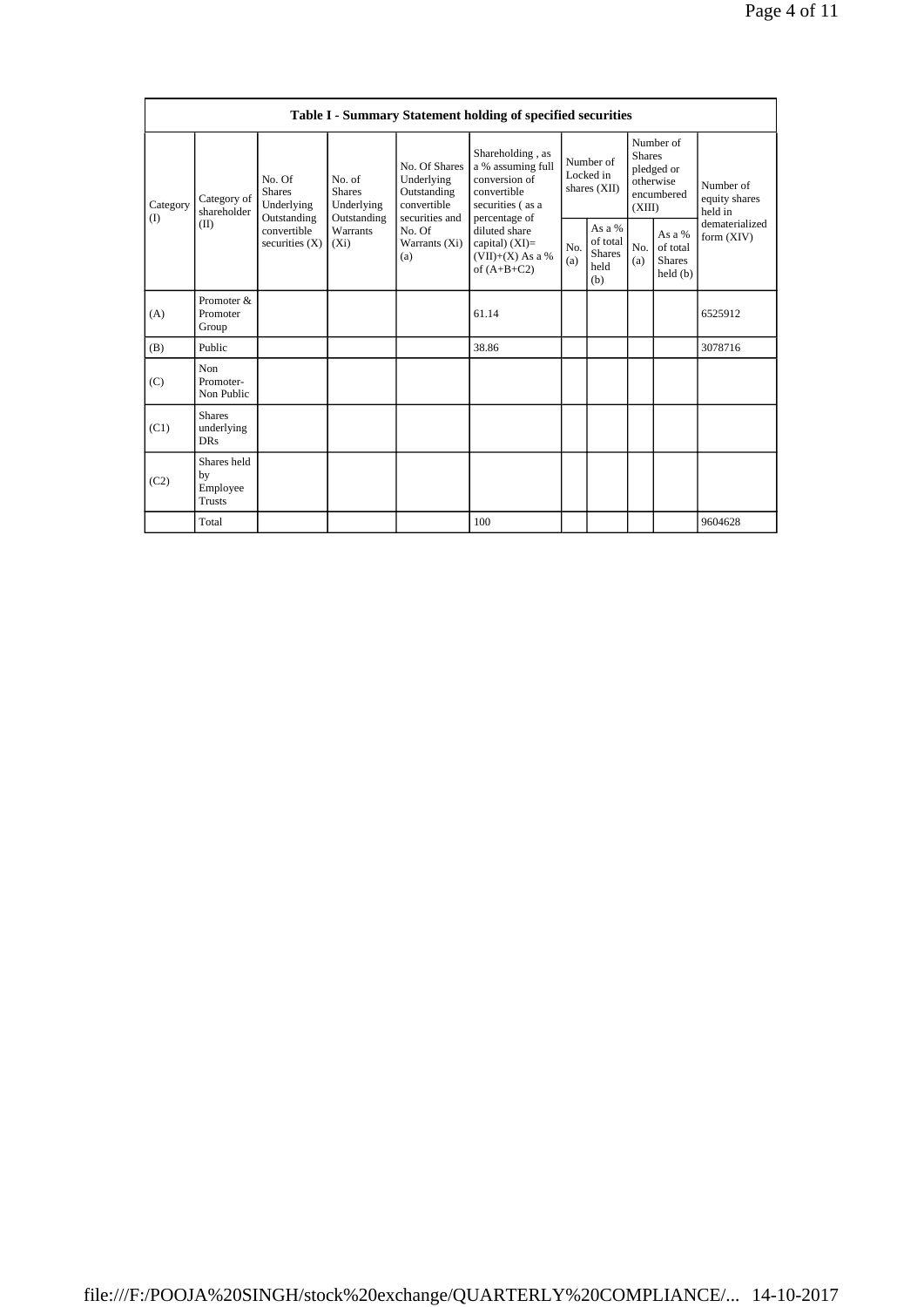| Table II - Statement showing shareholding pattern of the Promoter and Promoter Group           |                                                                                                                     |                                  |                                   |                       |                                              |                                                  |                                                                              |                               |               |                                 |                                 |
|------------------------------------------------------------------------------------------------|---------------------------------------------------------------------------------------------------------------------|----------------------------------|-----------------------------------|-----------------------|----------------------------------------------|--------------------------------------------------|------------------------------------------------------------------------------|-------------------------------|---------------|---------------------------------|---------------------------------|
|                                                                                                |                                                                                                                     |                                  | No. of                            | No.<br>Of<br>Partly   | No. Of<br>shares<br>underlying<br>Depository | Total nos.<br>shares<br>held (VII)<br>$= (IV) +$ | Shareholding<br>as a % of<br>total no. of<br>shares<br>(calculated<br>as per | each class of securities (IX) |               | Number of Voting Rights held in |                                 |
| Sr.                                                                                            | Category & Name<br>of the<br>Shareholders (I)                                                                       | Nos. Of<br>shareholders<br>(III) | fully paid<br>up equity<br>shares | paid-<br>up<br>equity |                                              |                                                  |                                                                              | No of Voting (XIV) Rights     |               |                                 | Total<br>as a %                 |
|                                                                                                |                                                                                                                     |                                  | held (IV)                         | shares<br>held<br>(V) | Receipts<br>(VI)                             | $(V)+(VI)$                                       | SCRR, 1957)<br>(VIII) As a<br>% of<br>$(A+B+C2)$                             | Class eg:<br>X                | Class<br>eg:y | Total                           | of<br>Total<br>Voting<br>rights |
| A                                                                                              | Table II - Statement showing shareholding pattern of the Promoter and Promoter Group                                |                                  |                                   |                       |                                              |                                                  |                                                                              |                               |               |                                 |                                 |
| (1)                                                                                            | Indian                                                                                                              |                                  |                                   |                       |                                              |                                                  |                                                                              |                               |               |                                 |                                 |
| (a)                                                                                            | Individuals/Hindu<br>undivided Family                                                                               | 8                                | 6525912                           |                       |                                              | 6525912                                          | 61.14                                                                        | 6525912                       |               | 6525912                         | 61.14                           |
| Sub-Total<br>(A)(1)                                                                            |                                                                                                                     | 8                                | 6525912                           |                       |                                              | 6525912                                          | 61.14                                                                        | 6525912                       |               | 6525912                         | 61.14                           |
| (2)                                                                                            | Foreign                                                                                                             |                                  |                                   |                       |                                              |                                                  |                                                                              |                               |               |                                 |                                 |
| Total<br>Shareholding<br>of Promoter<br>and<br>Promoter<br>Group $(A)=$<br>$(A)(1)+(A)$<br>(2) |                                                                                                                     | 8                                | 6525912                           |                       |                                              | 6525912                                          | 61.14                                                                        | 6525912                       |               | 6525912                         | 61.14                           |
| B                                                                                              | Table III - Statement showing shareholding pattern of the Public shareholder                                        |                                  |                                   |                       |                                              |                                                  |                                                                              |                               |               |                                 |                                 |
| (1)                                                                                            | Institutions                                                                                                        |                                  |                                   |                       |                                              |                                                  |                                                                              |                               |               |                                 |                                 |
| (a)                                                                                            | <b>Mutual Funds</b>                                                                                                 | $\mathbf{1}$                     | 2850                              |                       |                                              | 2850                                             | 0.03                                                                         | 2850                          |               | 2850                            | 0.03                            |
| (f)                                                                                            | Financial<br>Institutions/<br><b>Banks</b>                                                                          | 1                                | 600                               |                       |                                              | 600                                              | 0.01                                                                         | 600                           |               | 600                             | 0.01                            |
| Sub-Total<br>(B)(1)                                                                            |                                                                                                                     | $\overline{c}$                   | 3450                              |                       |                                              | 3450                                             | 0.03                                                                         | 3450                          |               | 3450                            | 0.03                            |
| (3)                                                                                            | Non-institutions                                                                                                    |                                  |                                   |                       |                                              |                                                  |                                                                              |                               |               |                                 |                                 |
| (a(i))                                                                                         | Individuals -<br>i.Individual<br>shareholders<br>holding nominal<br>share capital up to<br>Rs. 2 lakhs.             | 4301                             | 1901673                           |                       |                                              | 1901673                                          | 17.82                                                                        | 1901673                       |               | 1901673                         | 17.82                           |
| (a(ii))                                                                                        | Individuals - ii.<br>Individual<br>shareholders<br>holding nominal<br>share capital in<br>excess of Rs. 2<br>lakhs. | 4                                | 358190                            |                       |                                              | 358190                                           | 3.36                                                                         | 358190                        |               | 358190                          | 3.36                            |
| (e)                                                                                            | Any Other<br>(specify)                                                                                              | 57                               | 1885170                           |                       |                                              | 1885170                                          | 17.66                                                                        | 1885170                       |               | 1885170                         | 17.66                           |
| Sub-Total<br>(B)(3)                                                                            |                                                                                                                     | 4362                             | 4145033                           |                       |                                              | 4145033                                          | 38.83                                                                        | 4145033                       |               | 4145033                         | 38.83                           |
| <b>Total Public</b><br>Shareholding<br>$(B)=(B)(1)+$<br>$(B)(2)+(B)$<br>(3)                    |                                                                                                                     | 4364                             | 4148483                           |                       |                                              | 4148483                                          | 38.86                                                                        | 4148483                       |               | 4148483                         | 38.86                           |
| C                                                                                              | Table IV - Statement showing shareholding pattern of the Non Promoter- Non Public shareholder                       |                                  |                                   |                       |                                              |                                                  |                                                                              |                               |               |                                 |                                 |
| Total<br>$(A+B+C2)$                                                                            |                                                                                                                     | 4372                             | 10674395                          |                       |                                              | 10674395                                         | 100                                                                          | 10674395                      |               | 10674395 100                    |                                 |
| Total<br>$(A+B+C)$                                                                             |                                                                                                                     | 4372                             | 10674395                          |                       |                                              | 10674395   100                                   |                                                                              | 10674395                      |               | 10674395 100                    |                                 |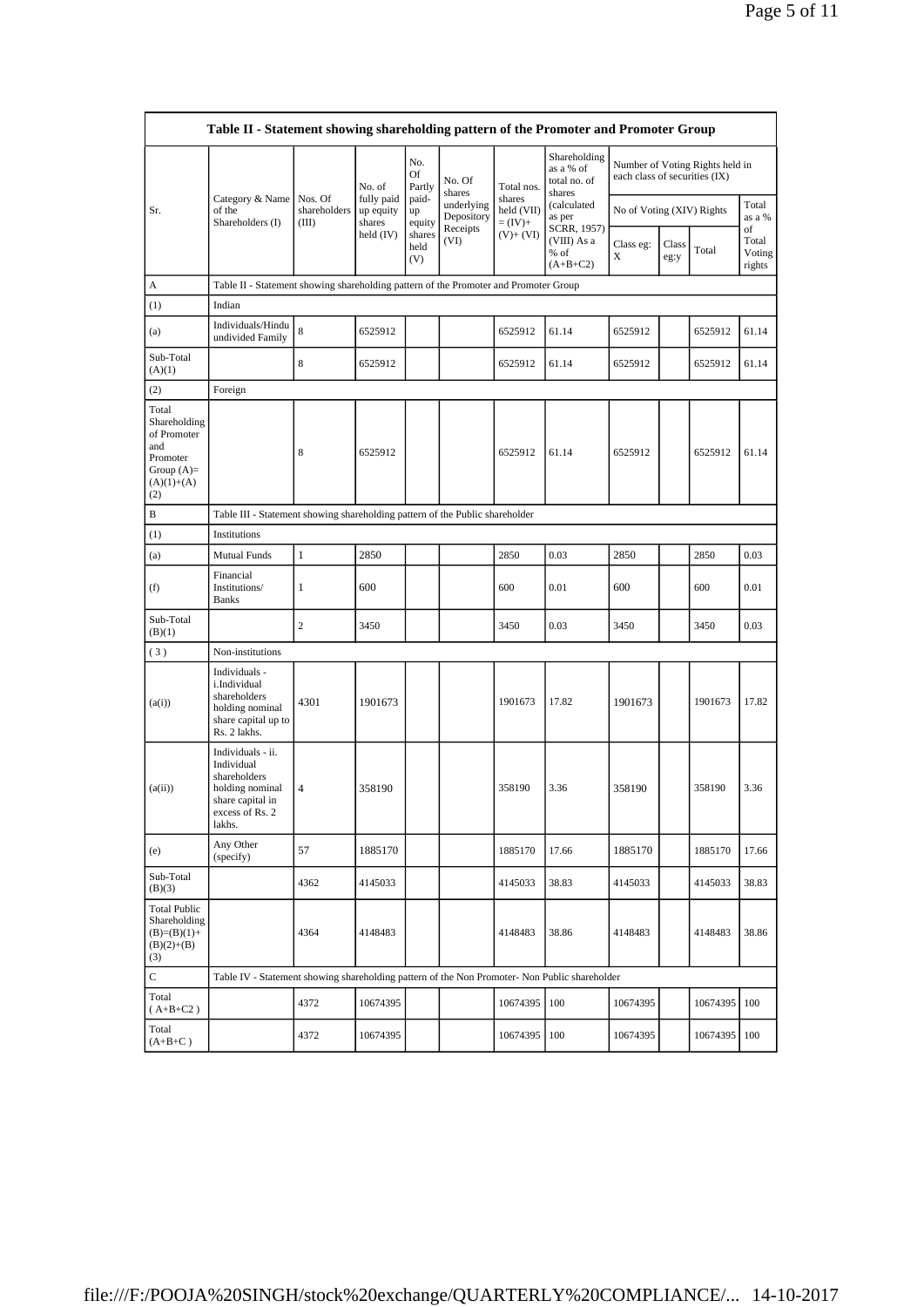| Table II - Statement showing shareholding pattern of the Promoter and Promoter Group   |                                            |                                                             |                                                                                                               |                                                                                               |                                        |                                                    |                                                                               |                                                |                                       |
|----------------------------------------------------------------------------------------|--------------------------------------------|-------------------------------------------------------------|---------------------------------------------------------------------------------------------------------------|-----------------------------------------------------------------------------------------------|----------------------------------------|----------------------------------------------------|-------------------------------------------------------------------------------|------------------------------------------------|---------------------------------------|
| Sr.                                                                                    | No. Of Shares<br>Underlying<br>Outstanding | No. of Shares<br>Underlying<br>Outstanding<br>Warrants (Xi) | No. Of Shares<br>Underlying<br>Outstanding<br>convertible<br>securities and<br>No. Of<br>Warrants (Xi)<br>(a) | Shareholding, as a<br>% assuming full<br>conversion of<br>convertible<br>securities (as a     | Number of<br>Locked in<br>shares (XII) |                                                    | Number of<br><b>Shares</b><br>pledged or<br>otherwise<br>encumbered<br>(XIII) |                                                | Number of<br>equity shares<br>held in |
|                                                                                        | convertible<br>securities (X)              |                                                             |                                                                                                               | percentage of diluted<br>share capital) $(XI)$ =<br>$(VII)+(X)$ As a % of<br>$(A+B+C2)$       | No.<br>(a)                             | As a %<br>of total<br><b>Shares</b><br>held<br>(b) | No.<br>(a)                                                                    | As a %<br>of total<br><b>Shares</b><br>held(b) | dematerialized<br>form (XIV)          |
| A                                                                                      |                                            |                                                             |                                                                                                               | Table II - Statement showing shareholding pattern of the Promoter and Promoter Group          |                                        |                                                    |                                                                               |                                                |                                       |
| (1)                                                                                    | Indian                                     |                                                             |                                                                                                               |                                                                                               |                                        |                                                    |                                                                               |                                                |                                       |
| (a)                                                                                    |                                            |                                                             |                                                                                                               | 61.14                                                                                         |                                        |                                                    |                                                                               |                                                | 6525912                               |
| Sub-Total (A)<br>(1)                                                                   |                                            |                                                             |                                                                                                               | 61.14                                                                                         |                                        |                                                    |                                                                               |                                                | 6525912                               |
| (2)                                                                                    | Foreign                                    |                                                             |                                                                                                               |                                                                                               |                                        |                                                    |                                                                               |                                                |                                       |
| Total<br>Shareholding of<br>Promoter and<br>Promoter<br>Group $(A)=A)$<br>$(1)+(A)(2)$ |                                            |                                                             |                                                                                                               | 61.14                                                                                         |                                        |                                                    |                                                                               |                                                | 6525912                               |
| B                                                                                      |                                            |                                                             |                                                                                                               | Table III - Statement showing shareholding pattern of the Public shareholder                  |                                        |                                                    |                                                                               |                                                |                                       |
| (1)                                                                                    | Institutions                               |                                                             |                                                                                                               |                                                                                               |                                        |                                                    |                                                                               |                                                |                                       |
| (a)                                                                                    |                                            |                                                             |                                                                                                               | 0.03                                                                                          |                                        |                                                    |                                                                               |                                                | $\boldsymbol{0}$                      |
| (f)                                                                                    |                                            |                                                             |                                                                                                               | 0.01                                                                                          |                                        |                                                    |                                                                               |                                                | $\overline{0}$                        |
| Sub-Total (B)<br>(1)                                                                   |                                            |                                                             |                                                                                                               | 0.03                                                                                          |                                        |                                                    |                                                                               |                                                | $\boldsymbol{0}$                      |
| (3)                                                                                    | Non-institutions                           |                                                             |                                                                                                               |                                                                                               |                                        |                                                    |                                                                               |                                                |                                       |
| (a(i))                                                                                 |                                            |                                                             |                                                                                                               | 17.82                                                                                         |                                        |                                                    |                                                                               |                                                | 995556                                |
| (a(ii))                                                                                |                                            |                                                             |                                                                                                               | 3.36                                                                                          |                                        |                                                    |                                                                               |                                                | 276440                                |
| (e)                                                                                    |                                            |                                                             |                                                                                                               | 17.66                                                                                         |                                        |                                                    |                                                                               |                                                | 1806720                               |
| Sub-Total (B)<br>(3)                                                                   |                                            |                                                             |                                                                                                               | 38.83                                                                                         |                                        |                                                    |                                                                               |                                                | 3078716                               |
| <b>Total Public</b><br>Shareholding<br>$(B)=(B)(1)+(B)$<br>$(2)+(B)(3)$                |                                            |                                                             |                                                                                                               | 38.86                                                                                         |                                        |                                                    |                                                                               |                                                | 3078716                               |
| C                                                                                      |                                            |                                                             |                                                                                                               | Table IV - Statement showing shareholding pattern of the Non Promoter- Non Public shareholder |                                        |                                                    |                                                                               |                                                |                                       |
| Total<br>$(A+B+C2)$                                                                    |                                            |                                                             |                                                                                                               | 100                                                                                           |                                        |                                                    |                                                                               |                                                | 9604628                               |
| Total<br>$(A+B+C)$                                                                     |                                            |                                                             |                                                                                                               | 100                                                                                           |                                        |                                                    |                                                                               |                                                | 9604628                               |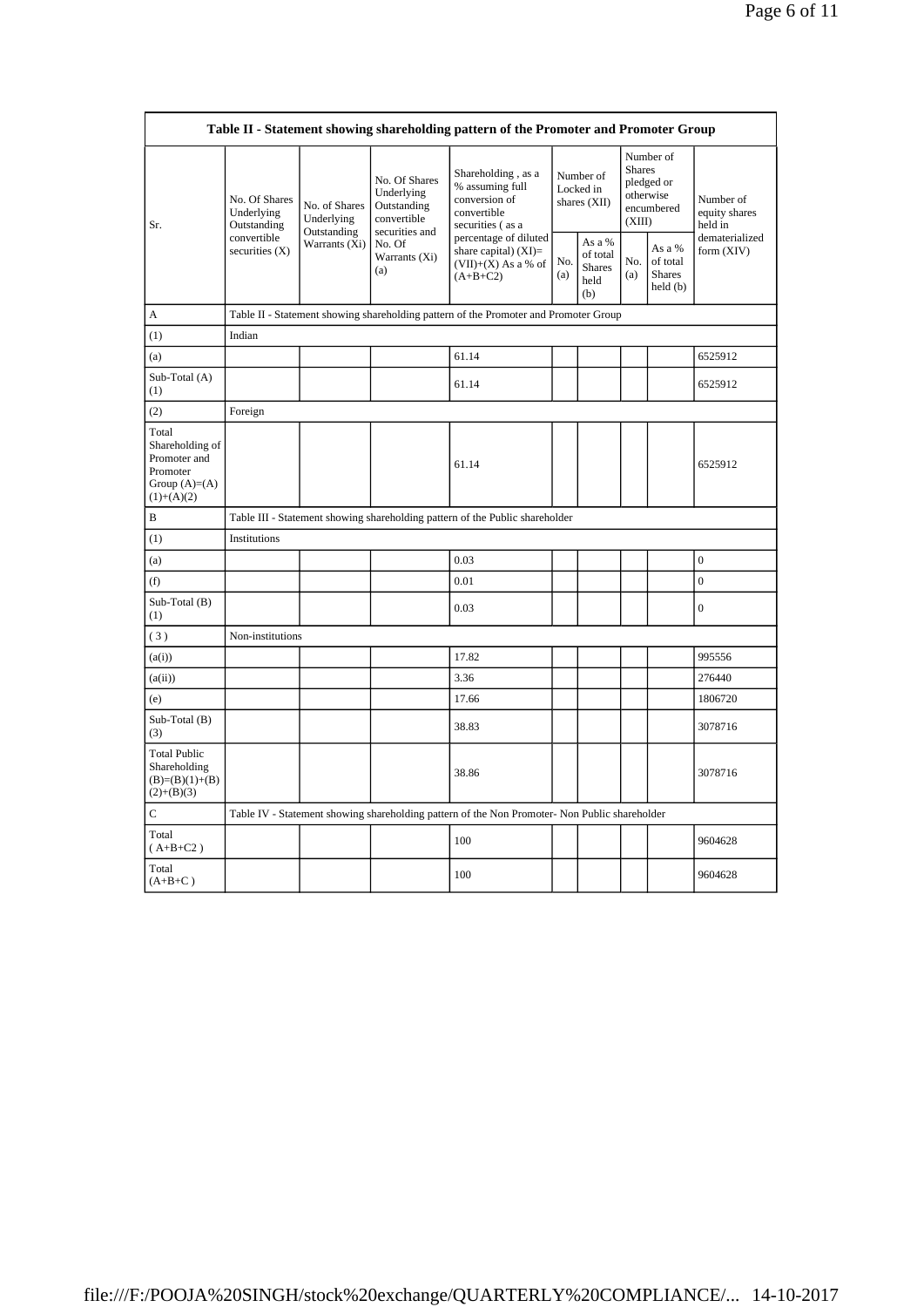| <b>Individuals/Hindu undivided Family</b>                                                                                                                                                    |                               |                          |                                |                   |                         |                                 |                       |  |  |
|----------------------------------------------------------------------------------------------------------------------------------------------------------------------------------------------|-------------------------------|--------------------------|--------------------------------|-------------------|-------------------------|---------------------------------|-----------------------|--|--|
| Searial No.                                                                                                                                                                                  | $\mathbf{1}$                  | $\boldsymbol{2}$         | 3                              | $\overline{4}$    | 5                       | 6                               | 7                     |  |  |
| Name of the<br>Shareholders (I)                                                                                                                                                              | <b>ANJU</b><br><b>AGARWAL</b> | <b>DEEPAK</b><br>AGARWAL | <b>SHRADDHA</b><br><b>MODI</b> | <b>VINIT MODI</b> | <b>ABHISHEK</b><br>MODI | NIRMAL<br>MODI &<br><b>SONS</b> | <b>NIRMAL</b><br>MODI |  |  |
| PAN(II)                                                                                                                                                                                      | ABRPA7045B                    | ADBPA0886G               | ANHPM6892Q                     | ANHPM6891P        | ANGPM9469C              | AABHN4792H                      | AETPM2635L            |  |  |
| No. of fully paid<br>up equity shares<br>held (IV)                                                                                                                                           | 30000                         | 120637                   | 195250                         | 286065            | 397278                  | 412500                          | 1800558               |  |  |
| No. Of Partly paid-<br>up equity shares<br>held (V)                                                                                                                                          |                               |                          |                                |                   |                         |                                 |                       |  |  |
| No. Of shares<br>underlying<br>Depository<br>Receipts (VI)                                                                                                                                   |                               |                          |                                |                   |                         |                                 |                       |  |  |
| Total nos. shares<br>held $(VII) = (IV) +$<br>$(V)+(VI)$                                                                                                                                     | 30000                         | 120637                   | 195250                         | 286065            | 397278                  | 412500                          | 1800558               |  |  |
| Shareholding as a<br>% of total no. of<br>shares (calculated<br>as per SCRR,<br>1957) (VIII) As a<br>% of $(A+B+C2)$                                                                         | 0.28                          | 1.13                     | 1.83                           | 2.68              | 3.72                    | 3.86                            | 16.87                 |  |  |
| Number of Voting Rights held in each class of securities (IX)                                                                                                                                |                               |                          |                                |                   |                         |                                 |                       |  |  |
| Class eg:X                                                                                                                                                                                   | 30000                         | 120637                   | 195250                         | 286065            | 397278                  | 412500                          | 1800558               |  |  |
| Class eg:y                                                                                                                                                                                   |                               |                          |                                |                   |                         |                                 |                       |  |  |
| Total                                                                                                                                                                                        | 30000                         | 120637                   | 195250                         | 286065            | 397278                  | 412500                          | 1800558               |  |  |
| Total as a % of<br><b>Total Voting rights</b>                                                                                                                                                | 0.28                          | 1.13                     | 1.83                           | 2.68              | 3.72                    | 3.86                            | 16.87                 |  |  |
| No. Of Shares<br>Underlying<br>Outstanding<br>convertible<br>securities $(X)$                                                                                                                |                               |                          |                                |                   |                         |                                 |                       |  |  |
| No. of Shares<br>Underlying<br>Outstanding<br>Warrants (Xi)                                                                                                                                  |                               |                          |                                |                   |                         |                                 |                       |  |  |
| No. Of Shares<br>Underlying<br>Outstanding<br>convertible<br>securities and No.<br>Of Warrants (Xi)<br>(a)                                                                                   |                               |                          |                                |                   |                         |                                 |                       |  |  |
| Shareholding, as a<br>% assuming full<br>conversion of<br>convertible<br>securities (as a<br>percentage of<br>diluted share<br>capital) $(XI) = (VII)$<br>$+(Xi)(a)$ As a % of<br>$(A+B+C2)$ | 0.28                          | 1.13                     | 1.83                           | 2.68              | 3.72                    | 3.86                            | 16.87                 |  |  |
| Number of Locked in shares (XII)                                                                                                                                                             |                               |                          |                                |                   |                         |                                 |                       |  |  |
| No. (a)                                                                                                                                                                                      |                               |                          |                                |                   |                         |                                 |                       |  |  |
| As a % of total<br>Shares held (b)                                                                                                                                                           |                               |                          |                                |                   |                         |                                 |                       |  |  |
| Number of Shares pledged or otherwise encumbered (XIII)                                                                                                                                      |                               |                          |                                |                   |                         |                                 |                       |  |  |
| No. (a)                                                                                                                                                                                      |                               |                          |                                |                   |                         |                                 |                       |  |  |
| As a % of total<br>Shares held (b)                                                                                                                                                           |                               |                          |                                |                   |                         |                                 |                       |  |  |
| Number of equity<br>shares held in<br>dematerialized<br>form (XIV)                                                                                                                           | 30000                         | 120637                   | 195250                         | 286065            | 397278                  | 412500                          | 1800558               |  |  |
| Reason for not providing PAN                                                                                                                                                                 |                               |                          |                                |                   |                         |                                 |                       |  |  |
| Reason for not<br>providing PAN                                                                                                                                                              |                               |                          |                                |                   |                         |                                 |                       |  |  |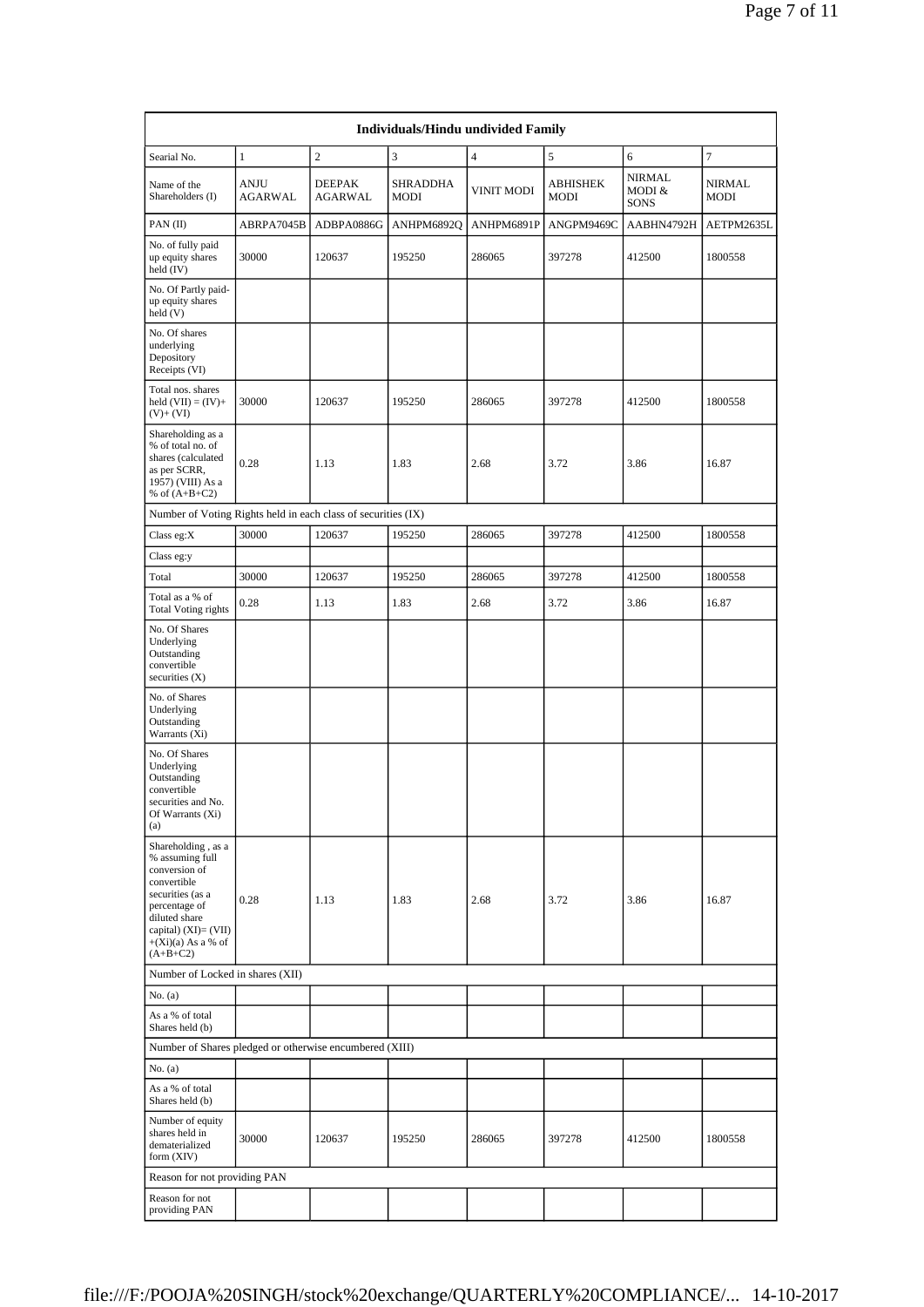| <b>Individuals/Hindu undivided Family</b>                                                                                                                                                 |                                                               |                       |  |  |  |  |  |
|-------------------------------------------------------------------------------------------------------------------------------------------------------------------------------------------|---------------------------------------------------------------|-----------------------|--|--|--|--|--|
| Searial No.                                                                                                                                                                               | 8                                                             |                       |  |  |  |  |  |
| Name of the<br>Shareholders (I)                                                                                                                                                           | SANGEETA MODI                                                 | Click here to go back |  |  |  |  |  |
| PAN(II)                                                                                                                                                                                   | ADNPM2410L                                                    | Total                 |  |  |  |  |  |
| No. of fully paid<br>up equity shares<br>held (IV)                                                                                                                                        | 3283624                                                       | 6525912               |  |  |  |  |  |
| No. Of Partly paid-<br>up equity shares<br>held (V)                                                                                                                                       |                                                               |                       |  |  |  |  |  |
| No. Of shares<br>underlying<br>Depository<br>Receipts (VI)                                                                                                                                |                                                               |                       |  |  |  |  |  |
| Total nos. shares<br>held $(VII) = (IV) +$<br>$(V)+(VI)$                                                                                                                                  | 3283624                                                       | 6525912               |  |  |  |  |  |
| Shareholding as a<br>% of total no. of<br>shares (calculated<br>as per SCRR,<br>1957) (VIII) As a<br>% of $(A+B+C2)$                                                                      | 30.76                                                         | 61.14                 |  |  |  |  |  |
|                                                                                                                                                                                           | Number of Voting Rights held in each class of securities (IX) |                       |  |  |  |  |  |
| Class eg:X                                                                                                                                                                                | 3283624                                                       | 6525912               |  |  |  |  |  |
| Class eg:y                                                                                                                                                                                |                                                               |                       |  |  |  |  |  |
| Total                                                                                                                                                                                     | 3283624                                                       | 6525912               |  |  |  |  |  |
| Total as a % of<br><b>Total Voting rights</b>                                                                                                                                             | 30.76                                                         | 61.14                 |  |  |  |  |  |
| No. Of Shares<br>Underlying<br>Outstanding<br>convertible<br>securities (X)                                                                                                               |                                                               |                       |  |  |  |  |  |
| No. of Shares<br>Underlying<br>Outstanding<br>Warrants (Xi)                                                                                                                               |                                                               |                       |  |  |  |  |  |
| No. Of Shares<br>Underlying<br>Outstanding<br>convertible<br>securities and No.<br>Of Warrants (Xi)<br>(a)                                                                                |                                                               |                       |  |  |  |  |  |
| Shareholding, as a<br>% assuming full<br>conversion of<br>convertible<br>securities (as a<br>percentage of<br>diluted share<br>capital) (XI)= (VII)<br>$+(Xi)(a)$ As a % of<br>$(A+B+C2)$ | 30.76                                                         | 61.14                 |  |  |  |  |  |
| Number of Locked in shares (XII)                                                                                                                                                          |                                                               |                       |  |  |  |  |  |
| No. (a)                                                                                                                                                                                   |                                                               |                       |  |  |  |  |  |
| As a % of total<br>Shares held (b)                                                                                                                                                        |                                                               |                       |  |  |  |  |  |
|                                                                                                                                                                                           | Number of Shares pledged or otherwise encumbered (XIII)       |                       |  |  |  |  |  |
| No. (a)                                                                                                                                                                                   |                                                               |                       |  |  |  |  |  |
| As a % of total<br>Shares held (b)                                                                                                                                                        |                                                               |                       |  |  |  |  |  |
| Number of equity<br>shares held in<br>dematerialized<br>form (XIV)                                                                                                                        | 3283624                                                       | 6525912               |  |  |  |  |  |
| Reason for not providing PAN                                                                                                                                                              |                                                               |                       |  |  |  |  |  |
| Reason for not<br>providing PAN                                                                                                                                                           |                                                               |                       |  |  |  |  |  |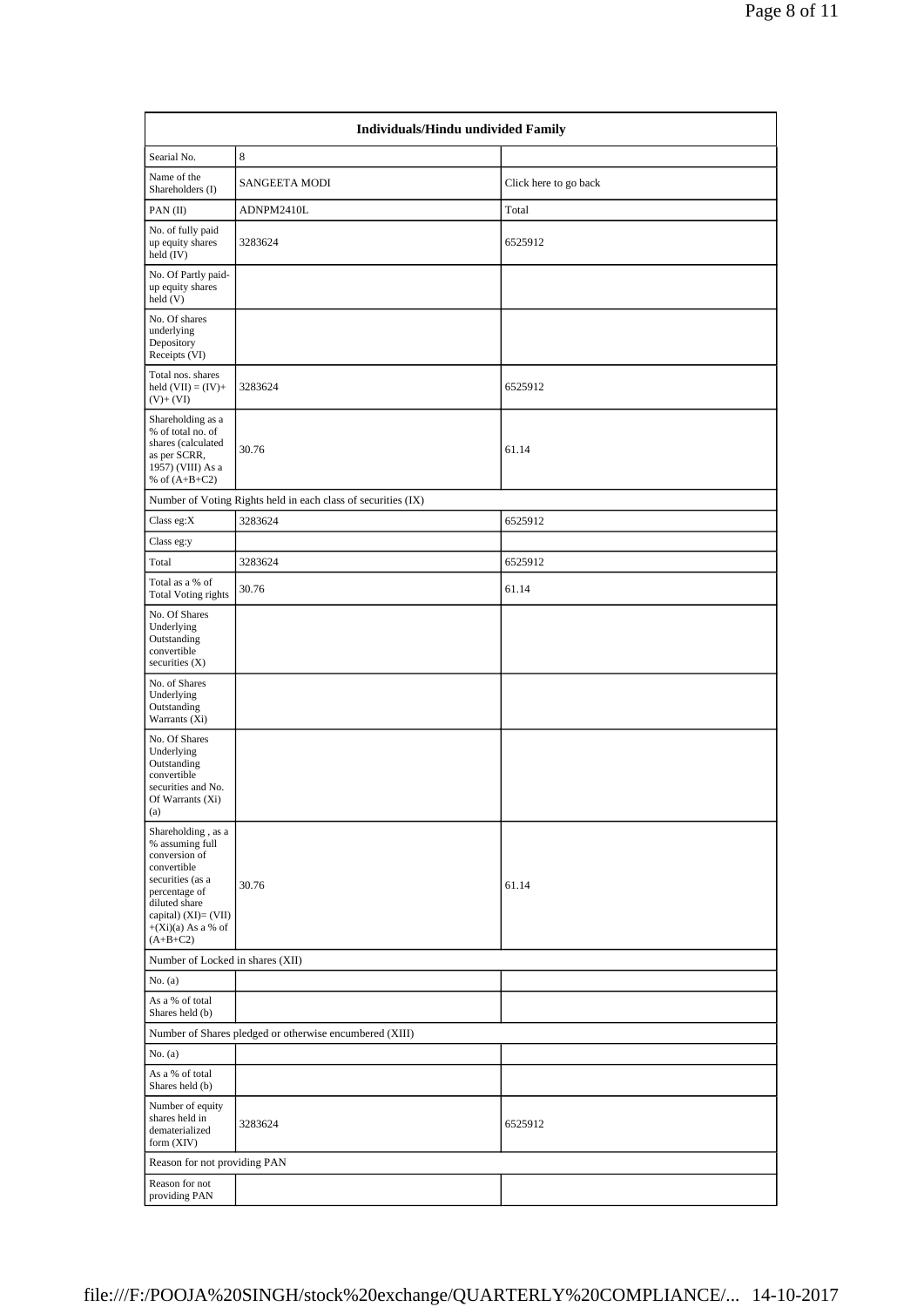| Individuals - ii. Individual shareholders holding nominal share capital in excess of Rs. 2 lakhs.                                                                                     |                                                               |                       |  |  |  |  |  |
|---------------------------------------------------------------------------------------------------------------------------------------------------------------------------------------|---------------------------------------------------------------|-----------------------|--|--|--|--|--|
| Searial No.                                                                                                                                                                           | $\mathbf{1}$                                                  |                       |  |  |  |  |  |
| Name of the<br>Shareholders (I)                                                                                                                                                       | NEETU MODI                                                    | Click here to go back |  |  |  |  |  |
| $PAN$ (II)                                                                                                                                                                            | APZPM8380F                                                    | Total                 |  |  |  |  |  |
| No. of fully paid<br>up equity shares<br>held $(IV)$                                                                                                                                  | 258497                                                        | 258497                |  |  |  |  |  |
| No. Of Partly paid-<br>up equity shares<br>$\text{held}(\text{V})$                                                                                                                    |                                                               |                       |  |  |  |  |  |
| No. Of shares<br>underlying<br>Depository<br>Receipts (VI)                                                                                                                            |                                                               |                       |  |  |  |  |  |
| Total nos. shares<br>held $(VII) = (IV) +$<br>$(V)+(VI)$                                                                                                                              | 258497                                                        | 258497                |  |  |  |  |  |
| Shareholding as a<br>% of total no. of<br>shares (calculated<br>as per SCRR,<br>1957) (VIII) As a<br>% of $(A+B+C2)$                                                                  | 2.42                                                          | 2.42                  |  |  |  |  |  |
|                                                                                                                                                                                       | Number of Voting Rights held in each class of securities (IX) |                       |  |  |  |  |  |
| Class eg: X                                                                                                                                                                           | 258497                                                        | 258497                |  |  |  |  |  |
| Class eg:y                                                                                                                                                                            |                                                               |                       |  |  |  |  |  |
| Total                                                                                                                                                                                 | 258497                                                        | 258497                |  |  |  |  |  |
| Total as a % of<br>Total Voting rights                                                                                                                                                | 2.42                                                          | 2.42                  |  |  |  |  |  |
| No. Of Shares<br>Underlying<br>Outstanding<br>convertible<br>securities $(X)$                                                                                                         |                                                               |                       |  |  |  |  |  |
| No. of Shares<br>Underlying<br>Outstanding<br>Warrants (Xi)                                                                                                                           |                                                               |                       |  |  |  |  |  |
| No. Of Shares<br>Underlying<br>Outstanding<br>convertible<br>securities and No.<br>Of Warrants (Xi)<br>(a)                                                                            |                                                               |                       |  |  |  |  |  |
| Shareholding, as a<br>% assuming full<br>conversion of<br>convertible<br>securities (as a<br>percentage of<br>diluted share<br>capital) (XI)= (VII)<br>$+(X)$ As a % of<br>$(A+B+C2)$ | 2.42                                                          | 2.42                  |  |  |  |  |  |
|                                                                                                                                                                                       | Number of Locked in shares (XII)                              |                       |  |  |  |  |  |
| No. $(a)$                                                                                                                                                                             |                                                               |                       |  |  |  |  |  |
| As a % of total<br>Shares held (b)                                                                                                                                                    |                                                               |                       |  |  |  |  |  |
| Number of equity<br>shares held in<br>dematerialized<br>form (XIV)                                                                                                                    | 202247                                                        | 202247                |  |  |  |  |  |
| Reason for not providing PAN                                                                                                                                                          |                                                               |                       |  |  |  |  |  |
| Reason for not<br>providing PAN                                                                                                                                                       |                                                               |                       |  |  |  |  |  |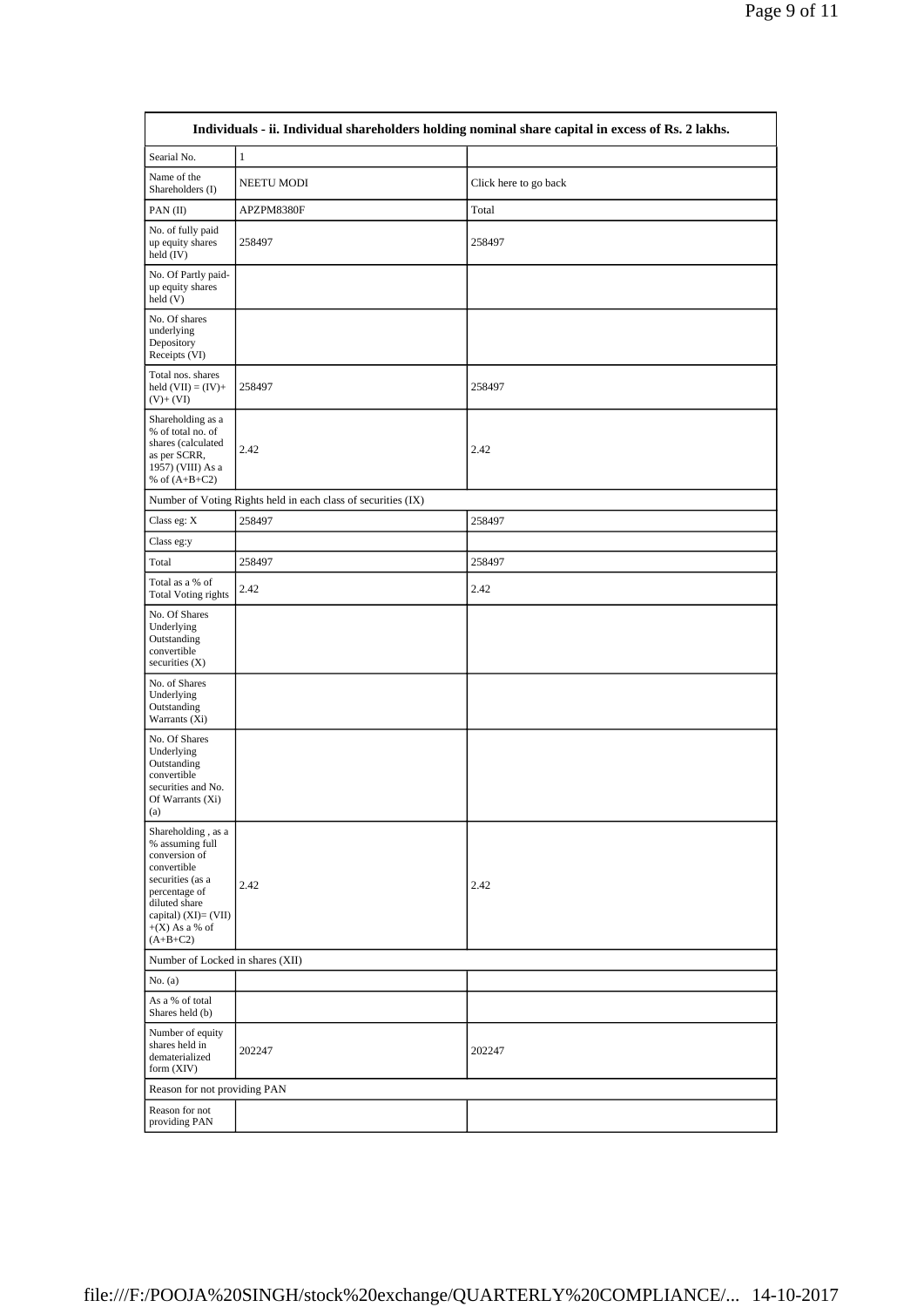| Any Other (specify)                                                                                                                                                                      |                                                               |                                        |                       |  |  |  |  |  |
|------------------------------------------------------------------------------------------------------------------------------------------------------------------------------------------|---------------------------------------------------------------|----------------------------------------|-----------------------|--|--|--|--|--|
| Searial No.                                                                                                                                                                              | $\mathbf{1}$                                                  | $\overline{c}$                         |                       |  |  |  |  |  |
| Category                                                                                                                                                                                 | <b>Bodies Corporate</b>                                       | <b>Bodies Corporate</b>                |                       |  |  |  |  |  |
| Category / More<br>than 1 percentage                                                                                                                                                     | More than 1 percentage of shareholding                        | More than 1 percentage of shareholding |                       |  |  |  |  |  |
| Name of the<br>Shareholders (I)                                                                                                                                                          | FLEXIR IMPEX PVT LTD                                          | AIM CREDIT CAPITAL PVT LTD             | Click here to go back |  |  |  |  |  |
| PAN(II)                                                                                                                                                                                  | AAACF3674J                                                    | AACCA2464R                             | Total                 |  |  |  |  |  |
| No. of the<br>Shareholders (I)                                                                                                                                                           | 1                                                             | 1                                      | $\mathbf{0}$          |  |  |  |  |  |
| No. of fully paid<br>up equity shares<br>held (IV)                                                                                                                                       | 696167                                                        | 974712                                 | $\bf{0}$              |  |  |  |  |  |
| No. Of Partly paid-<br>up equity shares<br>held(V)                                                                                                                                       |                                                               |                                        |                       |  |  |  |  |  |
| No. Of shares<br>underlying<br>Depository<br>Receipts (VI)                                                                                                                               |                                                               |                                        |                       |  |  |  |  |  |
| Total nos. shares<br>held $(VII) = (IV) +$<br>$(V)+(VI)$                                                                                                                                 | 696167                                                        | 974712                                 | $\boldsymbol{0}$      |  |  |  |  |  |
| Shareholding as a<br>% of total no. of<br>shares (calculated<br>as per SCRR,<br>1957) (VIII) As a<br>% of $(A+B+C2)$                                                                     | 6.52                                                          | 9.13                                   | $\boldsymbol{0}$      |  |  |  |  |  |
|                                                                                                                                                                                          | Number of Voting Rights held in each class of securities (IX) |                                        |                       |  |  |  |  |  |
| Class eg: X                                                                                                                                                                              | 696167                                                        | 974712                                 | $\boldsymbol{0}$      |  |  |  |  |  |
| Class eg:y                                                                                                                                                                               |                                                               |                                        |                       |  |  |  |  |  |
| Total                                                                                                                                                                                    | 696167                                                        | 974712                                 | $\boldsymbol{0}$      |  |  |  |  |  |
| Total as a % of<br><b>Total Voting rights</b>                                                                                                                                            | 6.52                                                          | 9.13                                   | $\boldsymbol{0}$      |  |  |  |  |  |
| No. Of Shares<br>Underlying<br>Outstanding<br>convertible<br>securities $(X)$                                                                                                            |                                                               |                                        |                       |  |  |  |  |  |
| No. of Shares<br>Underlying<br>Outstanding<br>Warrants (Xi)                                                                                                                              |                                                               |                                        |                       |  |  |  |  |  |
| No. Of Shares<br>Underlying<br>Outstanding<br>convertible<br>securities and No.<br>Of Warrants (Xi)<br>(a)                                                                               |                                                               |                                        |                       |  |  |  |  |  |
| Shareholding, as a<br>% assuming full<br>conversion of<br>convertible<br>securities (as a<br>percentage of<br>diluted share<br>capital) $(XI) = (VII)$<br>$+(X)$ As a % of<br>$(A+B+C2)$ | 6.52                                                          | 9.13                                   | $\bf{0}$              |  |  |  |  |  |
|                                                                                                                                                                                          | Number of Locked in shares (XII)                              |                                        |                       |  |  |  |  |  |
| No. (a)                                                                                                                                                                                  |                                                               |                                        |                       |  |  |  |  |  |
| As a % of total<br>Shares held (b)                                                                                                                                                       |                                                               |                                        |                       |  |  |  |  |  |
| Number of equity<br>shares held in<br>dematerialized<br>form (XIV)                                                                                                                       | 696167                                                        | 974712                                 | $\bf{0}$              |  |  |  |  |  |
| Reason for not providing PAN                                                                                                                                                             |                                                               |                                        |                       |  |  |  |  |  |
| Reason for not<br>providing PAN                                                                                                                                                          |                                                               |                                        |                       |  |  |  |  |  |